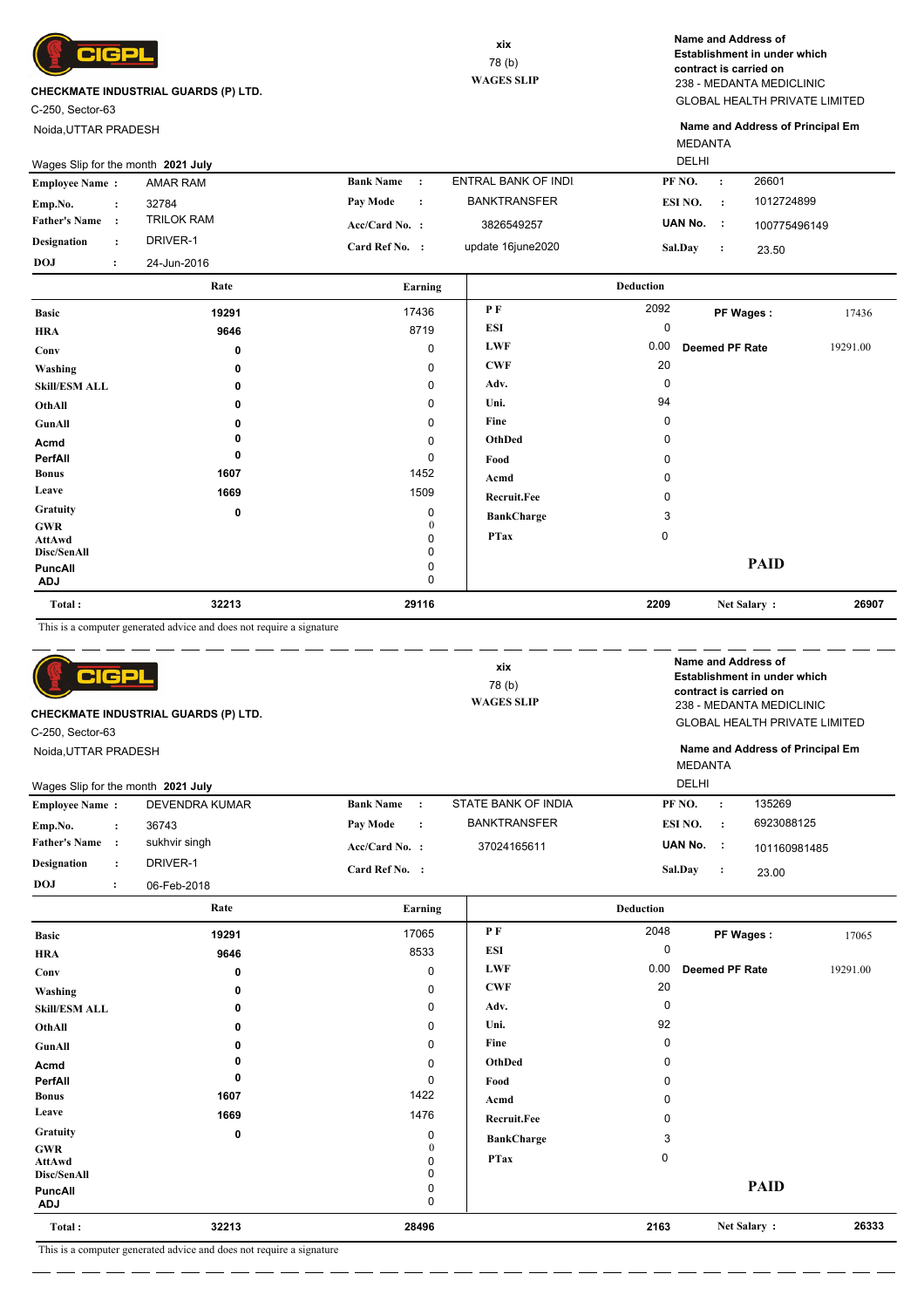

C-250, Sector-63

Noida,UTTAR PRADESH

GLOBAL HEALTH PRIVATE LIMITED 238 - MEDANTA MEDICLINIC **Name and Address of Establishment in under which contract is carried on**

MEDANTA **Name and Address of Principal Em**

|                       | Wages Slip for the month 2021 July |                   |                  |              |                     |                | <b>DELHI</b> |              |  |
|-----------------------|------------------------------------|-------------------|------------------|--------------|---------------------|----------------|--------------|--------------|--|
| <b>Employee Name:</b> |                                    | <b>SONU KUMAR</b> | <b>Bank Name</b> | $\mathbf{r}$ | <b>CANARA BANK</b>  | PF NO.         |              | 139128       |  |
| Emp.No.               |                                    | 40922             | Pay Mode         | $\cdot$ :    | <b>BANKTRANSFER</b> | ESI NO.        |              | 0            |  |
| <b>Father's Name</b>  |                                    | ram swaroop       | $Acc/Card No.$ : |              | 0390101154410       | UAN No.        | - 11         | 101508657065 |  |
| <b>Designation</b>    |                                    | DRIVER-1          | Card Ref No. :   |              |                     | <b>Sal.Day</b> |              | 27.00        |  |
| <b>DOJ</b>            |                                    | 04-Sep-2019       |                  |              |                     |                |              |              |  |

|                             | Rate  | Earning |                    | <b>Deduction</b> |                       |          |
|-----------------------------|-------|---------|--------------------|------------------|-----------------------|----------|
| <b>Basic</b>                | 19291 | 20033   | P F                | 2404             | PF Wages:             | 20033    |
| <b>HRA</b>                  | 9646  | 10017   | <b>ESI</b>         | 0                |                       |          |
| Conv                        | 0     | 0       | <b>LWF</b>         | 0.00             | <b>Deemed PF Rate</b> | 19291.00 |
| Washing                     | 0     | 0       | <b>CWF</b>         | 20               |                       |          |
| <b>Skill/ESM ALL</b>        | 0     | 0       | Adv.               | 0                |                       |          |
| OthAll                      | 0     | 0       | Uni.               | 108              |                       |          |
| GunAll                      | 0     | 0       | Fine               | 0                |                       |          |
| Acmd                        | 0     | 0       | OthDed             | 0                |                       |          |
| PerfAll                     | 0     | 0       | Food               | 0                |                       |          |
| <b>Bonus</b>                | 1607  | 1607    | Acmd               | 0                |                       |          |
| Leave                       | 1669  | 1669    | <b>Recruit.Fee</b> | 0                |                       |          |
| Gratuity                    | 0     | 0       | <b>BankCharge</b>  | 3                |                       |          |
| <b>GWR</b><br><b>AttAwd</b> |       | 0<br>0  | <b>PTax</b>        | $\mathbf 0$      |                       |          |
| Disc/SenAll                 |       | 0       |                    |                  |                       |          |
| PuncAll<br><b>ADJ</b>       |       | 0<br>0  |                    |                  | <b>PAID</b>           |          |
| Total:                      | 32213 | 33326   |                    | 2535             | Net Salary:           | 30791    |

This is a computer generated advice and does not require a signature

| C-250, Sector-63                   | ICP                  | <b>CHECKMATE INDUSTRIAL GUARDS (P) LTD.</b> |                  |           | xix<br>78 (b)<br><b>WAGES SLIP</b> |              |                | Name and Address of<br>Establishment in under which<br>contract is carried on<br>238 - MEDANTA MEDICLINIC<br><b>GLOBAL HEALTH PRIVATE LIMITED</b><br>Name and Address of Principal Em |
|------------------------------------|----------------------|---------------------------------------------|------------------|-----------|------------------------------------|--------------|----------------|---------------------------------------------------------------------------------------------------------------------------------------------------------------------------------------|
| Noida, UTTAR PRADESH               |                      |                                             |                  |           |                                    | MEDANTA      |                |                                                                                                                                                                                       |
|                                    |                      |                                             |                  |           |                                    |              |                |                                                                                                                                                                                       |
| Wages Slip for the month 2021 July |                      |                                             |                  |           |                                    | <b>DELHI</b> |                |                                                                                                                                                                                       |
| <b>Employee Name:</b>              |                      | AMIR JHA                                    | <b>Bank Name</b> | $\cdot$ : | STATE BANK OF INDIA                | PF NO.       | $\ddot{\cdot}$ | 140452                                                                                                                                                                                |
| Emp.No.                            | $\ddot{\phantom{a}}$ | 42261                                       | <b>Pay Mode</b>  | $\cdot$ : | <b>BANKTRANSFER</b>                | ESI NO.      | $\cdot$ :      | 1014504303                                                                                                                                                                            |
| <b>Father's Name</b>               |                      | HARI NATH JHA                               | $Acc/Card No.$ : |           | 10650682624                        | UAN No.      | $\sim$ 1       | 101569893941                                                                                                                                                                          |
| <b>Designation</b>                 | $\ddot{\phantom{a}}$ | DRIVER-1                                    | Card Ref No. :   |           | cheque upload 3feb2020             | Sal.Day      | $\ddot{\cdot}$ | 27.00                                                                                                                                                                                 |
| <b>DOJ</b>                         | $\cdot$              | 01-Feb-2020                                 |                  |           |                                    |              |                |                                                                                                                                                                                       |

|                              | Rate        | Earning      |                   | <b>Deduction</b> |                       |          |
|------------------------------|-------------|--------------|-------------------|------------------|-----------------------|----------|
| <b>Basic</b>                 | 19291       | 20033        | P F               | 2404             | PF Wages:             | 20033    |
| <b>HRA</b>                   | 9646        | 10017        | ESI               | 0                |                       |          |
| Conv                         | 0           | 0            | <b>LWF</b>        | 0.00             | <b>Deemed PF Rate</b> | 19291.00 |
| Washing                      | 0           | 0            | <b>CWF</b>        | 20               |                       |          |
| <b>Skill/ESM ALL</b>         | 0           | 0            | Adv.              | $\Omega$         |                       |          |
| OthAll                       | 0           | 0            | Uni.              | 108              |                       |          |
| GunAll                       | 0           | 0            | Fine              | $\mathbf 0$      |                       |          |
| Acmd                         | 0           | 0            | OthDed            | $\Omega$         |                       |          |
| PerfAll                      | 0           | 0            | Food              | 0                |                       |          |
| <b>Bonus</b>                 | 1607        | 1607         | Acmd              | 0                |                       |          |
| Leave                        | 1669        | 1669         | Recruit.Fee       | 0                |                       |          |
| Gratuity                     | $\mathbf 0$ | 0            | <b>BankCharge</b> | 3                |                       |          |
| <b>GWR</b>                   |             | $\mathbf{0}$ | <b>PTax</b>       | 0                |                       |          |
| <b>AttAwd</b><br>Disc/SenAll |             | 0            |                   |                  |                       |          |
| <b>PuncAll</b><br><b>ADJ</b> |             | 0<br>0       |                   |                  | <b>PAID</b>           |          |
| Total:                       | 32213       | 33326        |                   | 2535             | Net Salary:           | 30791    |

This is a computer generated advice and does not require a signature

 $=$   $-$ <u>.</u>

<u>. 2012 - 2012 - 2012 - 20</u>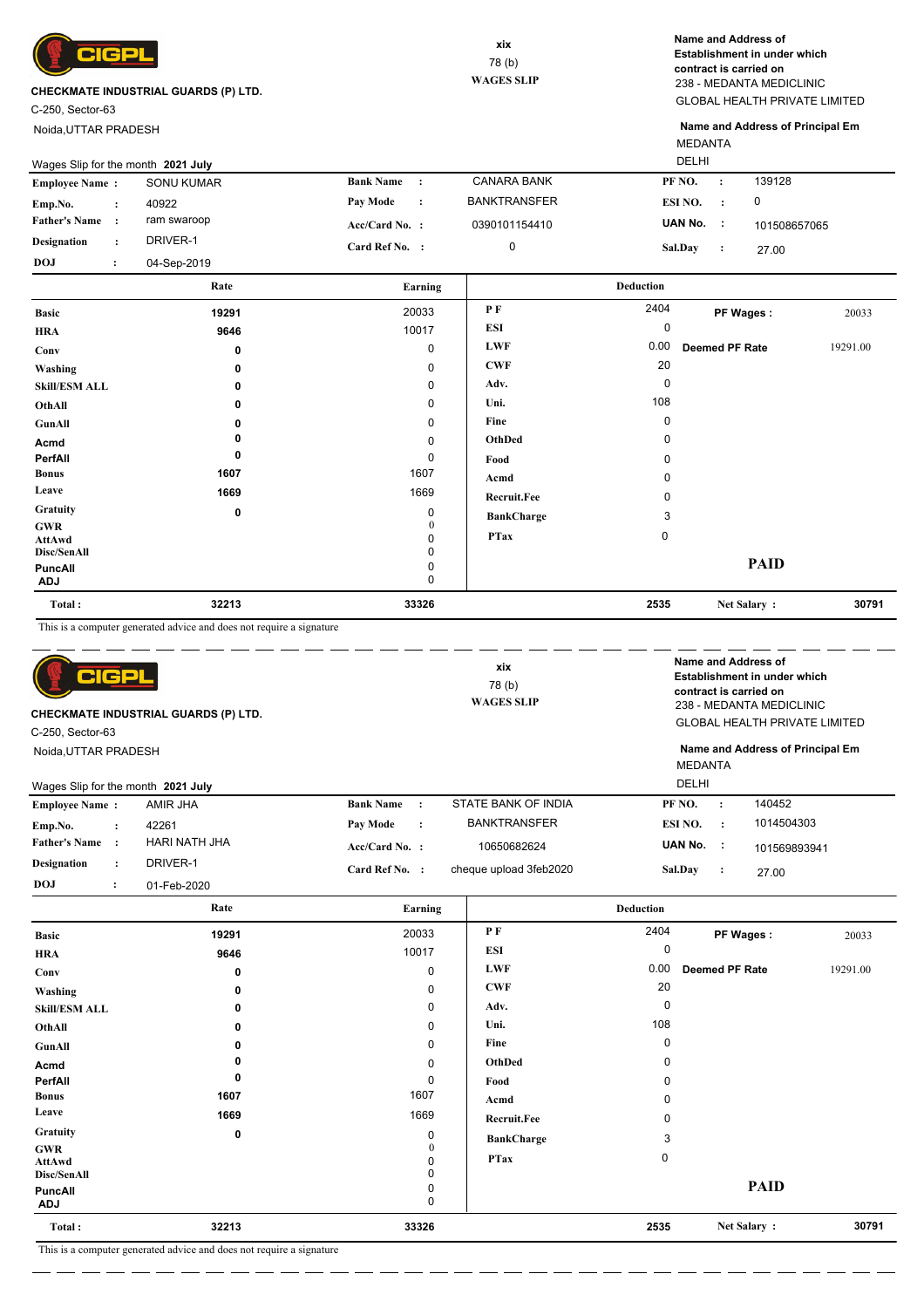

C-250, Sector-63

Noida,UTTAR PRADESH

GLOBAL HEALTH PRIVATE LIMITED 238 - MEDANTA MEDICLINIC **Name and Address of Establishment in under which contract is carried on**

MEDANTA **Name and Address of Principal Em**

| Wages Slip for the month 2021 July |  |             |                  |                | <b>DELHI</b>        |           |           |              |  |
|------------------------------------|--|-------------|------------------|----------------|---------------------|-----------|-----------|--------------|--|
| <b>Employee Name:</b>              |  | MACLEENA    | <b>Bank Name</b> | $\cdot$ :      | <b>CANARA BANK</b>  | PF NO.    |           | 23966        |  |
| Emp.No.                            |  | 29967       | Pay Mode         | $\ddot{\cdot}$ | <b>BANKTRANSFER</b> | ESI NO.   | $\cdot$ : | 1013761147   |  |
| <b>Father's Name</b>               |  | ALEXANDER   | $Acc/Card No.$ : |                | 0341101104653       | UAN No. : |           | 100520691315 |  |
| <b>Designation</b>                 |  | LADY GUARD  | Card Ref No. :   |                |                     | Sal.Day   |           | 24.00        |  |
| <b>DOJ</b>                         |  | 04-Jun-2015 |                  |                |                     |           |           |              |  |

|                                     | Rate  | Earning                 |                   | <b>Deduction</b> |                       |          |
|-------------------------------------|-------|-------------------------|-------------------|------------------|-----------------------|----------|
| <b>Basic</b>                        | 17537 | 16188                   | PF                | 1943             | PF Wages:             | 16188    |
| <b>HRA</b>                          | 8769  | 8094                    | ESI               | 0                |                       |          |
| Conv                                | 0     | 0                       | <b>LWF</b>        | 0.00             | <b>Deemed PF Rate</b> | 17537.00 |
| Washing                             | 0     | 0                       | <b>CWF</b>        | 20               |                       |          |
| <b>Skill/ESM ALL</b>                | 0     | 0                       | Adv.              | 0                |                       |          |
| OthAll                              | 0     | 0                       | Uni.              | 96               |                       |          |
| GunAll                              | 0     | 0                       | Fine              | 0                |                       |          |
| Acmd                                |       | $\mathbf 0$             | OthDed            | 0                |                       |          |
| PerfAll                             | 0     | 0                       | Food              | 0                |                       |          |
| <b>Bonus</b>                        | 1461  | 1349                    | Acmd              | 0                |                       |          |
| Leave                               | 1517  | 1400                    | Recruit.Fee       | 0                |                       |          |
| <b>Gratuity</b>                     | 0     | 0                       | <b>BankCharge</b> | 3                |                       |          |
| <b>GWR</b><br>AttAwd<br>Disc/SenAll |       | 877<br>0<br>$\mathbf 0$ | <b>PTax</b>       | 0                |                       |          |
| <b>PuncAll</b><br><b>ADJ</b>        |       | 0<br>0                  |                   |                  | <b>PAID</b>           |          |
| Total:                              | 29284 | 27908                   |                   | 2062             | Net Salary:           | 25846    |

This is a computer generated advice and does not require a signature

| C-250, Sector-63                   | elce                 | <b>CHECKMATE INDUSTRIAL GUARDS (P) LTD.</b> |                  |           | xix<br>78 (b)<br><b>WAGES SLIP</b> | Name and Address of<br>contract is carried on |           | Establishment in under which<br>238 - MEDANTA MEDICLINIC<br><b>GLOBAL HEALTH PRIVATE LIMITED</b> |
|------------------------------------|----------------------|---------------------------------------------|------------------|-----------|------------------------------------|-----------------------------------------------|-----------|--------------------------------------------------------------------------------------------------|
| Noida, UTTAR PRADESH               |                      |                                             |                  |           |                                    | MEDANTA<br><b>DELHI</b>                       |           | Name and Address of Principal Em                                                                 |
| Wages Slip for the month 2021 July |                      |                                             | <b>Bank Name</b> | $\cdot$ : | UNION BANK OF INDIA                | PF NO.                                        |           | 137454                                                                                           |
| <b>Employee Name:</b>              |                      | <b>PUSPA RAI</b>                            |                  |           |                                    |                                               | $\cdot$   |                                                                                                  |
| Emp.No.                            | $\ddot{\phantom{a}}$ | 39115                                       | <b>Pay Mode</b>  | $\cdot$   | <b>BANKTRANSFER</b>                | ESI NO.                                       | $\cdot$ : | 1014380795                                                                                       |
| <b>Father's Name</b>               |                      | VIRENDRA KUMAR SINGH                        | Acc/Card No. :   |           | 648502010002074                    | UAN No.                                       | - 11      | 101314241827                                                                                     |
| <b>Designation</b>                 | $\ddot{\phantom{a}}$ | LADY GUARD                                  | Card Ref No. :   |           | <b>SCAN COPY ATT</b>               | <b>Sal.Day</b>                                | $\cdot$ : | 26.50                                                                                            |
| <b>DOJ</b>                         | $\ddot{\cdot}$       | 26-Dec-2018                                 |                  |           |                                    |                                               |           |                                                                                                  |

|                                            | Rate  | Earning       |                   | <b>Deduction</b> |                       |          |
|--------------------------------------------|-------|---------------|-------------------|------------------|-----------------------|----------|
| <b>Basic</b>                               | 17537 | 17874         | P F               | 2145             | PF Wages:             | 17874    |
| <b>HRA</b>                                 | 8769  | 8938          | ESI               | 0                |                       |          |
| Conv                                       | 0     | 0             | <b>LWF</b>        | 0.00             | <b>Deemed PF Rate</b> | 17537.00 |
| Washing                                    | 0     | 0             | <b>CWF</b>        | 20               |                       |          |
| <b>Skill/ESM ALL</b>                       | 0     | $\mathbf 0$   | Adv.              | 0                |                       |          |
| OthAll                                     | 0     | $\mathbf 0$   | Uni.              | 106              |                       |          |
| GunAll                                     | 0     | $\mathbf 0$   | Fine              | 0                |                       |          |
| Acmd                                       |       | $\mathbf 0$   | OthDed            | 0                |                       |          |
| PerfAll                                    | 0     | 0             | Food              | 0                |                       |          |
| <b>Bonus</b>                               | 1461  | 1461          | Acmd              | $\Omega$         |                       |          |
| Leave                                      | 1517  | 1517          | Recruit.Fee       | 0                |                       |          |
| Gratuity                                   | 0     | $\mathbf 0$   | <b>BankCharge</b> | 3                |                       |          |
| <b>GWR</b><br><b>AttAwd</b><br>Disc/SenAll |       | 877<br>0<br>0 | <b>PTax</b>       | $\mathbf 0$      |                       |          |
| <b>PuncAll</b><br><b>ADJ</b>               |       | 0<br>0        |                   |                  | <b>PAID</b>           |          |
| Total:                                     | 29284 | 30667         |                   | 2274             | Net Salary:           | 28393    |

This is a computer generated advice and does not require a signature

<u>. . .</u>

 $\overline{\phantom{a}}$ L.

\_ \_\_ \_\_ \_\_ \_

 $=$   $=$  $=$   $-$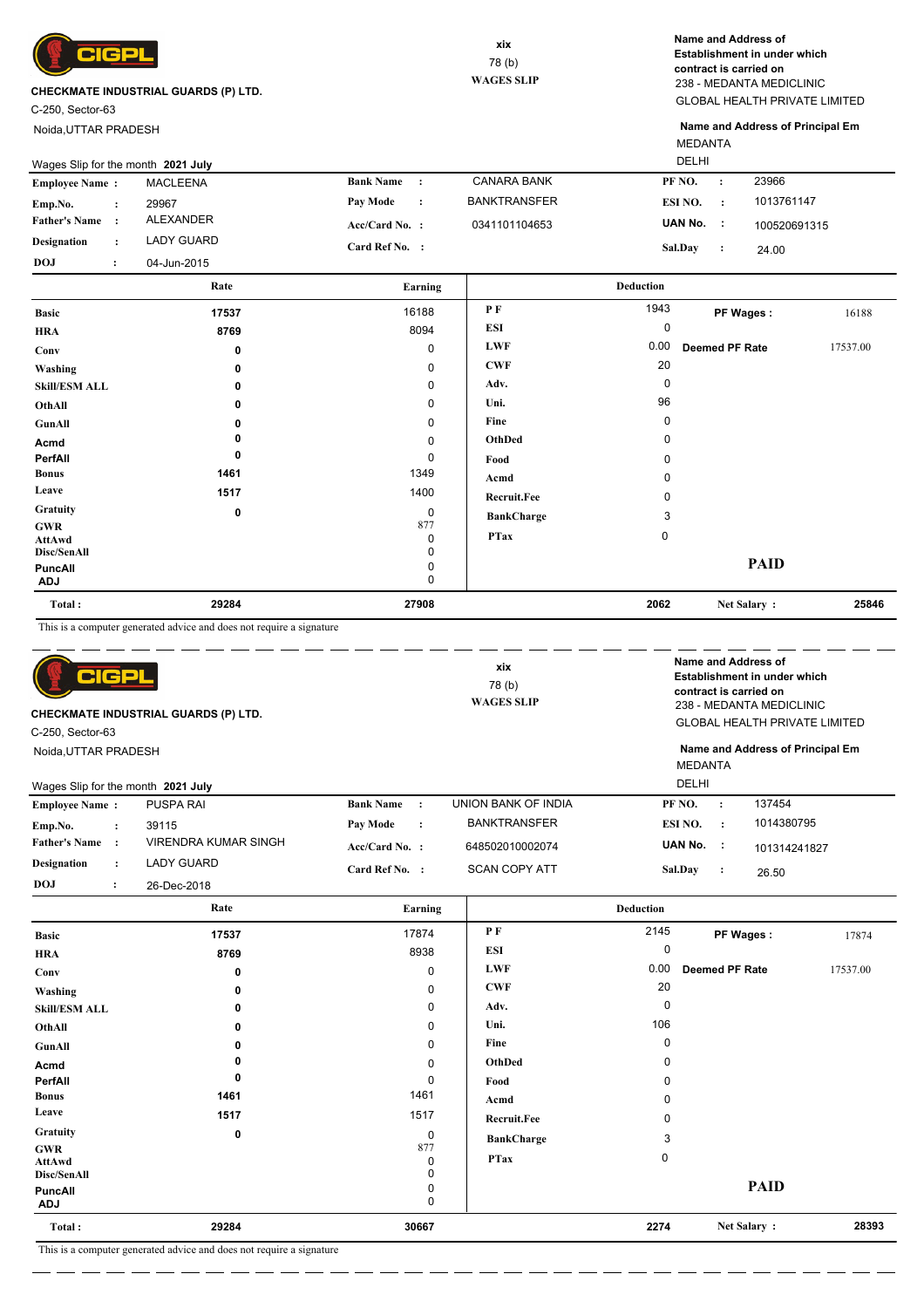

C-250, Sector-63

Noida,UTTAR PRADESH

GLOBAL HEALTH PRIVATE LIMITED 238 - MEDANTA MEDICLINIC **Name and Address of Establishment in under which contract is carried on**

MEDANTA **Name and Address of Principal Em**

| Wages Slip for the month 2021 July |  |                       |                  | <b>DELHI</b>   |                     |                |     |              |
|------------------------------------|--|-----------------------|------------------|----------------|---------------------|----------------|-----|--------------|
| <b>Employee Name:</b>              |  | RAJEEV KUMAR          | <b>Bank Name</b> |                | <b>CANARA BANK</b>  | PF NO.         |     | 9586         |
| Emp.No.                            |  | 15703                 | Pav Mode         | $\ddot{\cdot}$ | <b>BANKTRANSFER</b> | ESI NO.        |     | 1013096071   |
| <b>Father's Name</b>               |  | <b>MOHAN LAL</b>      | $Acc/Card No.$ : |                | 0268108064764       | UAN No.        | - 1 | 100293974941 |
| Designation                        |  | <b>SECURITY GUARD</b> | Card Ref No. :   |                | 0                   | <b>Sal.Day</b> |     | 26.00        |
| <b>DOJ</b>                         |  | 11-Feb-2009           |                  |                |                     |                |     |              |

|                              | Rate  | Earning     |                    | <b>Deduction</b> |                |          |
|------------------------------|-------|-------------|--------------------|------------------|----------------|----------|
| <b>Basic</b>                 | 17537 | 17537       | PF                 | 2104             | PF Wages:      | 17537    |
| <b>HRA</b>                   | 8769  | 8769        | ESI                | 0                |                |          |
| Conv                         | 0     | $\mathbf 0$ | <b>LWF</b>         | 0.00             | Deemed PF Rate | 17537.00 |
| Washing                      | 0     | 0           | <b>CWF</b>         | 20               |                |          |
| <b>Skill/ESM ALL</b>         | 0     | 0           | Adv.               | 0                |                |          |
| OthAll                       | 0     | 0           | Uni.               | 104              |                |          |
| GunAll                       |       | 0           | Fine               | 0                |                |          |
| Acmd                         |       | 0           | OthDed             | 0                |                |          |
| PerfAll                      | 0     | 0           | Food               | 0                |                |          |
| <b>Bonus</b>                 | 1461  | 1461        | Acmd               | 0                |                |          |
| Leave                        | 1517  | 1517        | <b>Recruit.Fee</b> | 0                |                |          |
| Gratuity                     | 0     | 0           | <b>BankCharge</b>  | 3                |                |          |
| <b>GWR</b><br>AttAwd         |       | 3507<br>0   | <b>PTax</b>        | $\mathbf 0$      |                |          |
| Disc/SenAll                  |       | 0           |                    |                  |                |          |
| <b>PuncAll</b><br><b>ADJ</b> |       | 0<br>0      |                    |                  | <b>PAID</b>    |          |
| Total:                       | 29284 | 32791       |                    | 2231             | Net Salary:    | 30560    |

This is a computer generated advice and does not require a signature

| CIGPL<br>CHECKMATE INDUSTRIAL GUARDS (P) LTD.<br>C-250, Sector-63                                                                                |                                                                      |                                                                | xix<br>78(b)<br><b>WAGES SLIP</b>            |                               | Name and Address of<br><b>Establishment in under which</b><br>contract is carried on<br>238 - MEDANTA MEDICLINIC<br><b>GLOBAL HEALTH PRIVATE LIMITED</b> |          |  |  |  |
|--------------------------------------------------------------------------------------------------------------------------------------------------|----------------------------------------------------------------------|----------------------------------------------------------------|----------------------------------------------|-------------------------------|----------------------------------------------------------------------------------------------------------------------------------------------------------|----------|--|--|--|
| Noida, UTTAR PRADESH<br>Wages Slip for the month 2021 July                                                                                       |                                                                      |                                                                |                                              |                               | Name and Address of Principal Em<br><b>MEDANTA</b><br>DELHI                                                                                              |          |  |  |  |
| <b>Employee Name:</b>                                                                                                                            | SANJAY KUMAR SINGH                                                   | <b>Bank Name</b><br>$\cdot$ :                                  | UNJAB NATIONAL BAN                           | PF NO.                        | 16320<br>$\ddot{\cdot}$                                                                                                                                  |          |  |  |  |
| Emp.No.<br>$\ddot{\cdot}$<br><b>Father's Name</b><br>$\cdot$<br><b>Designation</b><br>$\ddot{\phantom{a}}$<br><b>DOJ</b><br>$\ddot{\phantom{a}}$ | 21677<br><b>BACHHA SINGH</b><br><b>SECURITY GUARD</b><br>15-Oct-2012 | Pay Mode<br>$\ddot{\cdot}$<br>Acc/Card No. :<br>Card Ref No. : | <b>BANKTRANSFER</b><br>1518000101094024<br>0 | ESI NO.<br>UAN No.<br>Sal.Day | 2007387787<br>$\cdot$ :<br>- 1<br>100333543436<br>$\cdot$<br>27.00                                                                                       |          |  |  |  |
|                                                                                                                                                  | Rate                                                                 | Earning                                                        |                                              | <b>Deduction</b>              |                                                                                                                                                          |          |  |  |  |
| <b>Basic</b><br><b>HRA</b>                                                                                                                       | 17537<br>8769                                                        | 18212<br>9106                                                  | P F<br><b>ESI</b>                            | 2185<br>$\mathbf 0$           | PF Wages:                                                                                                                                                | 18212    |  |  |  |
| Conv<br>Washing                                                                                                                                  | 0                                                                    | 0<br>0                                                         | <b>LWF</b><br><b>CWF</b>                     | 0.00<br>20                    | <b>Deemed PF Rate</b>                                                                                                                                    | 17537.00 |  |  |  |
| <b>Skill/ESM ALL</b><br>$\Omega_{\rm th}$ All                                                                                                    | 0<br>n                                                               | 0<br>$\Omega$                                                  | Adv.<br>Uni.                                 | $\Omega$<br>108               |                                                                                                                                                          |          |  |  |  |

| Total:         | 29284 | 33803       |                   | 2316 | Net Salary: | 31487 |
|----------------|-------|-------------|-------------------|------|-------------|-------|
| <b>ADJ</b>     |       | 0           |                   |      |             |       |
| <b>PuncAll</b> |       | 0           |                   |      | <b>PAID</b> |       |
| Disc/SenAll    |       | 0           |                   |      |             |       |
| AttAwd         |       | 0           | <b>PTax</b>       | 0    |             |       |
| <b>GWR</b>     |       | 3507        |                   |      |             |       |
| Gratuity       | 0     | 0           | <b>BankCharge</b> | 3    |             |       |
| Leave          | 1517  | 1517        | Recruit.Fee       | 0    |             |       |
| <b>Bonus</b>   | 1461  | 1461        | Acmd              | 0    |             |       |
| PerfAll        |       | 0           | Food              | 0    |             |       |
|                | 0     |             |                   |      |             |       |
| Acmd           | 0     | $\mathbf 0$ | OthDed            | 0    |             |       |
| GunAll         | 0     | 0           | Fine              | 0    |             |       |
| OthAll         | 0     | 0           | Uni.              | 108  |             |       |
| Skill/ESM ALL  | 0     | υ           | Auv.              | ◡    |             |       |

This is a computer generated advice and does not require a signature  $\overline{\phantom{a}}$ 

 $\overline{a}$ ш.,

 $\overline{\phantom{a}}$  and  $\overline{\phantom{a}}$  and  $\overline{\phantom{a}}$ 

 $=$   $-$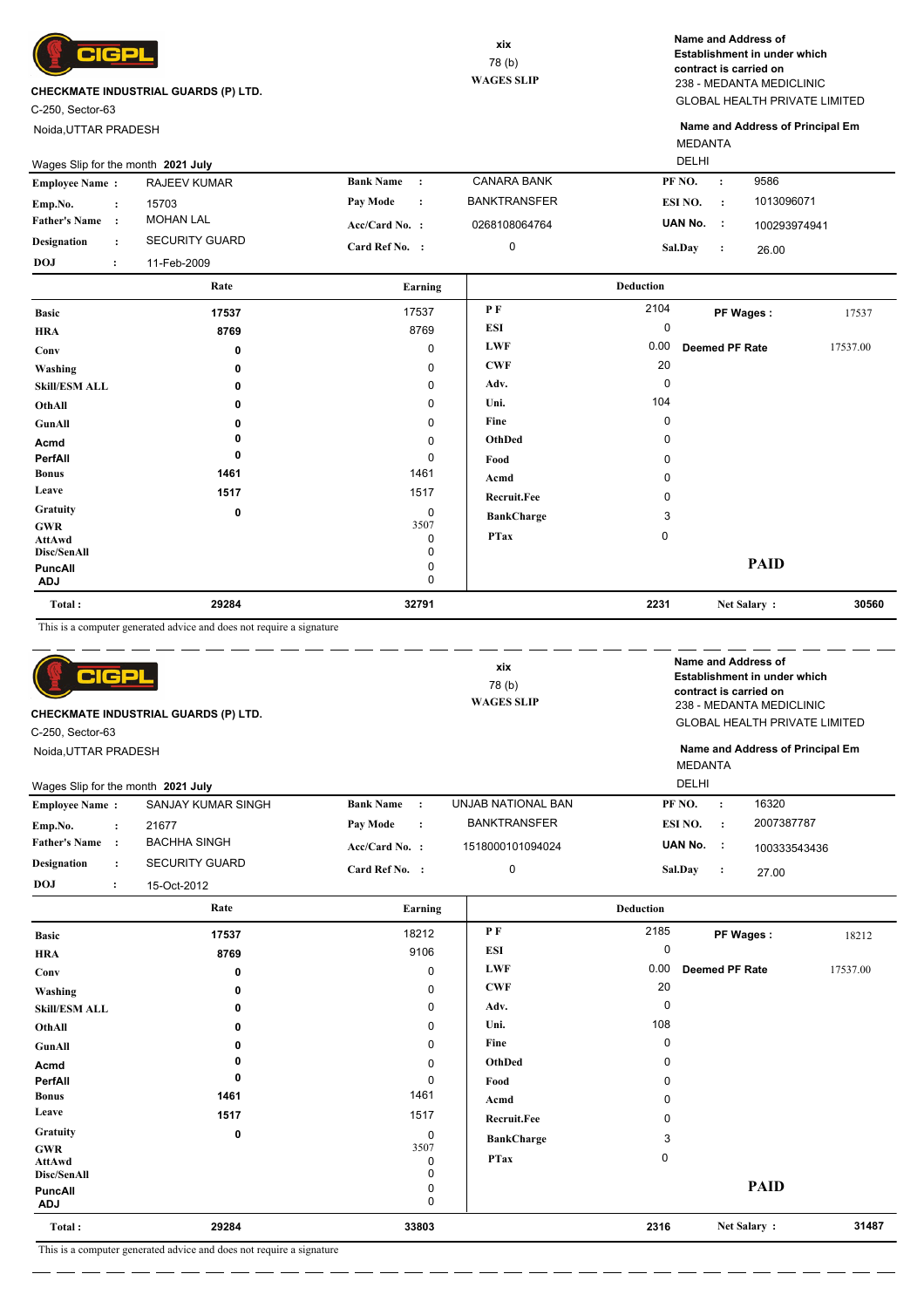

C-250, Sector-63

Noida,UTTAR PRADESH

GLOBAL HEALTH PRIVATE LIMITED 238 - MEDANTA MEDICLINIC **Name and Address of Establishment in under which contract is carried on**

MEDANTA **Name and Address of Principal Em**

|                                                                                                         | Wages Slip for the month 2021 July                                   |                                  |                            | DELHI              |                                         |          |
|---------------------------------------------------------------------------------------------------------|----------------------------------------------------------------------|----------------------------------|----------------------------|--------------------|-----------------------------------------|----------|
| <b>Employee Name:</b>                                                                                   | <b>VIJAY PASWAN</b>                                                  | <b>Bank Name</b><br>$\cdot$ :    | <b>J SMALL FINANCE BAN</b> | PF <sub>NO</sub> . | 134660<br>$\ddot{\cdot}$                |          |
| Emp.No.<br>$\ddot{\cdot}$                                                                               | 36267                                                                | Pay Mode<br>$\ddot{\cdot}$       | <b>BANKTRANSFER</b>        | ESI NO.            | 1014251794<br>$\cdot$ :                 |          |
| <b>Father's Name:</b>                                                                                   | <b>BHARAT PASWAN</b>                                                 | Acc/Card No. :                   | 1751240313586028           | UAN No.            | - 1<br>100453044863                     |          |
| <b>Designation</b><br>$\ddot{\cdot}$                                                                    | <b>SECURITY GUARD</b>                                                | Card Ref No. :                   | MODIFY 4feb2020            | Sal.Day            | $\cdot$<br>1.00                         |          |
| <b>DOJ</b><br>$\ddot{\phantom{a}}$                                                                      | 29-Nov-2017                                                          |                                  |                            |                    |                                         |          |
|                                                                                                         | Rate                                                                 | Earning                          |                            | <b>Deduction</b>   |                                         |          |
| <b>Basic</b>                                                                                            | 17537                                                                | 675                              | PF                         | 81                 | PF Wages:                               | 675      |
| <b>HRA</b>                                                                                              | 8769                                                                 | 337                              | <b>ESI</b>                 | $\mathbf 0$        |                                         |          |
| Conv                                                                                                    | 0                                                                    | $\mathbf 0$                      | <b>LWF</b>                 | 0.00               | <b>Deemed PF Rate</b>                   | 17537.00 |
| Washing                                                                                                 | 0                                                                    | $\pmb{0}$                        | <b>CWF</b>                 | $\mathbf 0$        |                                         |          |
| <b>Skill/ESM ALL</b>                                                                                    | 0                                                                    | $\mathbf 0$                      | Adv.                       | 0                  |                                         |          |
| OthAll                                                                                                  | 0                                                                    | $\mathbf 0$                      | Uni.                       | 4                  |                                         |          |
| GunAll                                                                                                  | 0                                                                    | $\Omega$                         | Fine                       | 0                  |                                         |          |
| Acmd                                                                                                    | 0                                                                    | $\mathbf 0$                      | <b>OthDed</b>              | 0                  |                                         |          |
| PerfAll                                                                                                 | 0                                                                    | $\pmb{0}$                        | Food                       | 0                  |                                         |          |
| <b>Bonus</b>                                                                                            | 1461                                                                 | 56                               | Acmd                       | 0                  |                                         |          |
| Leave                                                                                                   | 1517                                                                 | 58                               | Recruit.Fee                | 0                  |                                         |          |
| Gratuity                                                                                                | 0                                                                    | $\mathbf 0$                      | <b>BankCharge</b>          | 3                  |                                         |          |
| <b>GWR</b>                                                                                              |                                                                      | 3507<br>$\mathbf 0$              | <b>PTax</b>                | 0                  |                                         |          |
| <b>AttAwd</b><br>Disc/SenAll                                                                            |                                                                      | 0                                |                            |                    |                                         |          |
| <b>PuncAll</b>                                                                                          |                                                                      | $\mathbf 0$                      |                            |                    | <b>PAID</b>                             |          |
| <b>ADJ</b>                                                                                              |                                                                      | $\Omega$                         |                            |                    |                                         |          |
|                                                                                                         |                                                                      |                                  |                            |                    |                                         | 4545     |
| Total:                                                                                                  | 29284                                                                | 4633                             |                            | 88                 | Net Salary:                             |          |
|                                                                                                         | This is a computer generated advice and does not require a signature |                                  |                            |                    |                                         |          |
|                                                                                                         |                                                                      |                                  |                            |                    | Name and Address of                     |          |
| lc                                                                                                      |                                                                      |                                  | xix                        |                    | Establishment in under which            |          |
|                                                                                                         |                                                                      |                                  | 78 (b)                     |                    | contract is carried on                  |          |
|                                                                                                         | CHECKMATE INDUSTRIAL GUARDS (P) LTD.                                 |                                  | <b>WAGES SLIP</b>          |                    | 238 - MEDANTA MEDICLINIC                |          |
|                                                                                                         |                                                                      |                                  |                            |                    | <b>GLOBAL HEALTH PRIVATE LIMITED</b>    |          |
| C-250, Sector-63<br>Noida, UTTAR PRADESH                                                                |                                                                      |                                  |                            |                    | Name and Address of Principal Em        |          |
|                                                                                                         |                                                                      |                                  |                            | <b>MEDANTA</b>     |                                         |          |
|                                                                                                         | Wages Slip for the month 2021 July                                   |                                  |                            | DELHI              |                                         |          |
|                                                                                                         | <b>RAJESH KUMAR</b>                                                  | <b>Bank Name</b><br>$\cdot$      | STATE BANK OF INDIA        | PF NO.             | 140248<br>$\ddot{\cdot}$                |          |
| $\cdot$                                                                                                 | 42063                                                                | Pay Mode<br>$\ddot{\phantom{a}}$ | <b>BANKTRANSFER</b>        | ESI NO.            | 1014498675<br>$\cdot$                   |          |
|                                                                                                         | mangtu ram                                                           | Acc/Card No. :                   | 61118567994                | UAN No.            | - 1                                     |          |
| <b>Employee Name:</b><br>Emp.No.<br><b>Father's Name:</b><br><b>Designation</b><br>$\ddot{\phantom{a}}$ | <b>SECURITY GUARD</b>                                                | Card Ref No. :                   | 0                          | Sal.Day            | 100711483713<br>$\ddot{\cdot}$<br>27.00 |          |

|                       | Rate  | Earning     |                   | <b>Deduction</b> |                |          |
|-----------------------|-------|-------------|-------------------|------------------|----------------|----------|
| <b>Basic</b>          | 17537 | 18212       | P F               | 2185             | PF Wages:      | 18212    |
| <b>HRA</b>            | 8769  | 9106        | <b>ESI</b>        | 0                |                |          |
| Conv                  | 0     | $\pmb{0}$   | <b>LWF</b>        | 0.00             | Deemed PF Rate | 17537.00 |
| Washing               | 0     | $\pmb{0}$   | <b>CWF</b>        | 20               |                |          |
| <b>Skill/ESM ALL</b>  | 0     | 0           | Adv.              | $\mathbf 0$      |                |          |
| OthAll                | 0     | 0           | Uni.              | 108              |                |          |
| GunAll                | 0     | 0           | Fine              | 0                |                |          |
| Acmd                  | 0     | 0           | OthDed            | $\mathbf 0$      |                |          |
| PerfAll               | 0     | 0           | Food              | $\mathbf 0$      |                |          |
| <b>Bonus</b>          | 1461  | 1461        | Acmd              | 0                |                |          |
| Leave                 | 1517  | 1517        | Recruit.Fee       | $\mathbf 0$      |                |          |
| Gratuity              | 0     | $\mathbf 0$ | <b>BankCharge</b> | 3                |                |          |
| GWR                   |       | 3507        | <b>PTax</b>       | 0                |                |          |
| AttAwd<br>Disc/SenAll |       | 0<br>0      |                   |                  |                |          |
| <b>PuncAll</b>        |       | 0           |                   |                  | <b>PAID</b>    |          |
| ADJ                   |       | $\mathbf 0$ |                   |                  |                |          |
| Total:                | 29284 | 33803       |                   | 2316             | Net Salary:    | 31487    |

 $\overline{\phantom{a}}$ 

 $\overline{\phantom{a}}$ 

This is a computer generated advice and does not require a signature <u>. . . . . . . . . . . . . . .</u>